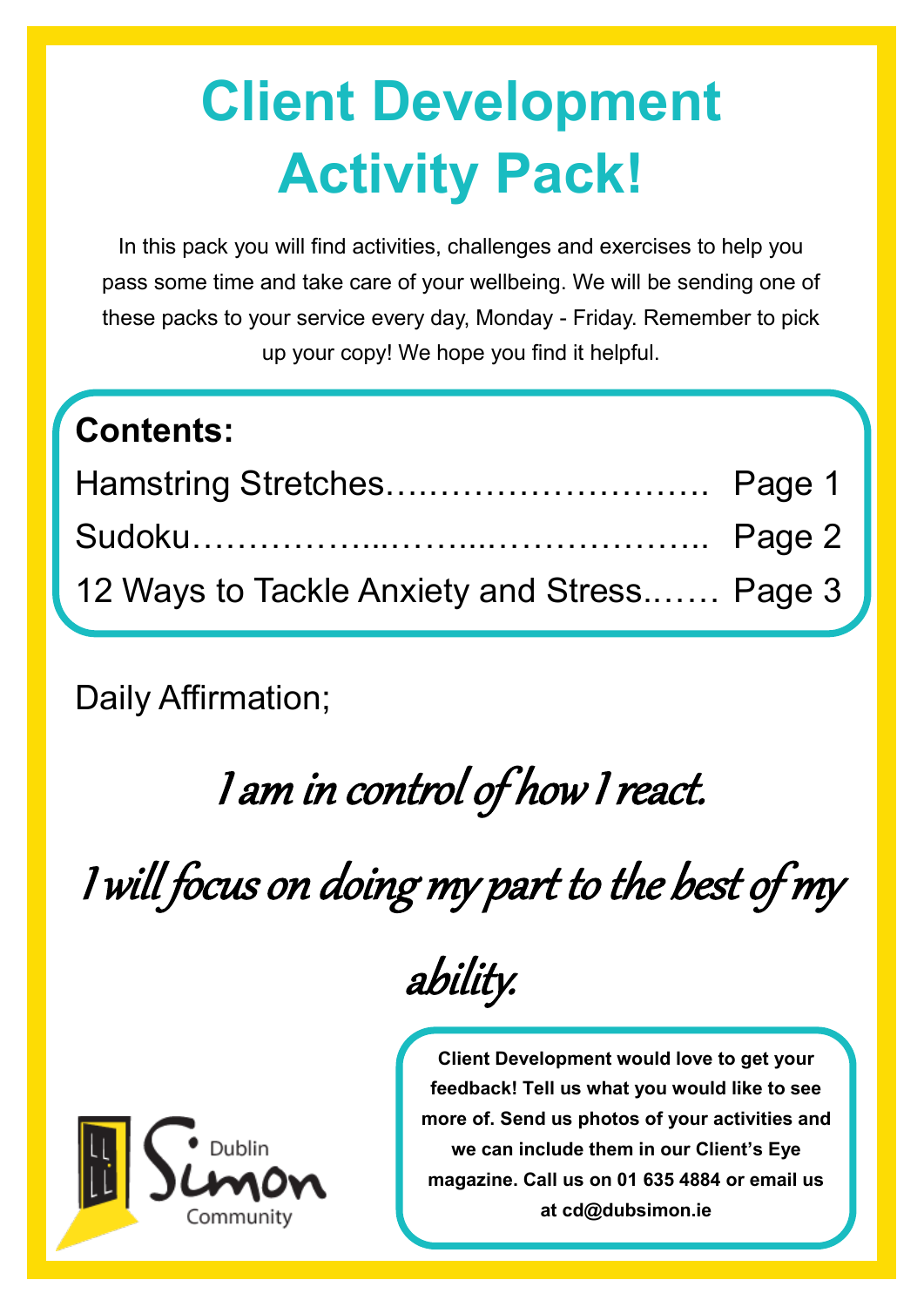#### **Hamstring Stretches to Relieve Tension and Back Pain**

Adding some simple stretches to your daily routine can give great benefits to stress and tension you may be holding in your body.

If you spend a lot of time sitting all day your hamstrings are probably tight. This can lead to back pain or overall stiffness.

Hold each position for 30+ seconds. Try each exercise 3 - 5 times.

Add these simple exercises to your daily routine and see if you can improve your flexibility.

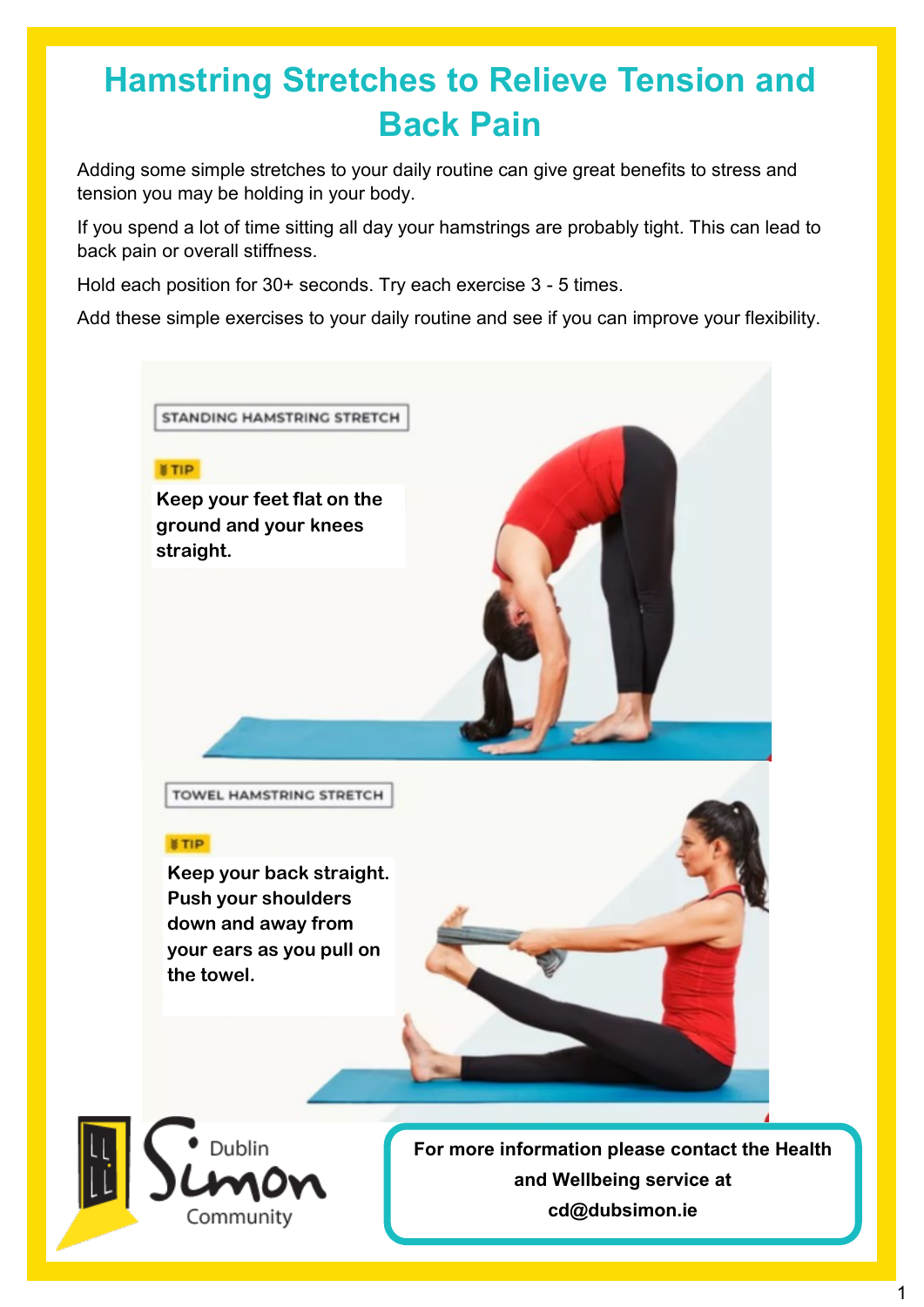## **Sudoku**

#### **Sudoku 9x9 Puzzle**

**Each row and column contains all the digits 1 to 9. Each 3x3 sub grid also contains all the digits 1 to 9.**

| $6\,$          | 8                       | 9              | $\overline{7}$           |                  | 5                        | $\overline{\mathbf{4}}$ | $\mathfrak{S}$  | 1                       |
|----------------|-------------------------|----------------|--------------------------|------------------|--------------------------|-------------------------|-----------------|-------------------------|
|                |                         | $\overline{7}$ | 9                        |                  | $\overline{\mathcal{A}}$ | $\overline{2}$          | $6\phantom{1}6$ | 5                       |
| $\overline{4}$ |                         | 5              | $\overline{1}$           |                  |                          | 8                       | $\overline{7}$  | 9                       |
| $\overline{2}$ | 5                       | 8              | $\overline{\mathcal{A}}$ |                  |                          |                         | 9               | 3                       |
|                |                         |                | 5                        | $\overline{9}$   |                          | 1                       |                 | $\overline{\mathbf{4}}$ |
|                |                         |                | 8                        | $\boldsymbol{6}$ | $\mathfrak{S}$           |                         |                 | $\overline{7}$          |
| $\overline{7}$ | $\overline{\mathbf{1}}$ | 3              |                          |                  |                          | 9                       | $\overline{4}$  |                         |
| 5              | 9                       |                | $\boldsymbol{6}$         |                  |                          |                         |                 | 8                       |
| 8              | $6\phantom{1}6$         |                |                          | 1                |                          | $\overline{7}$          |                 | 2                       |